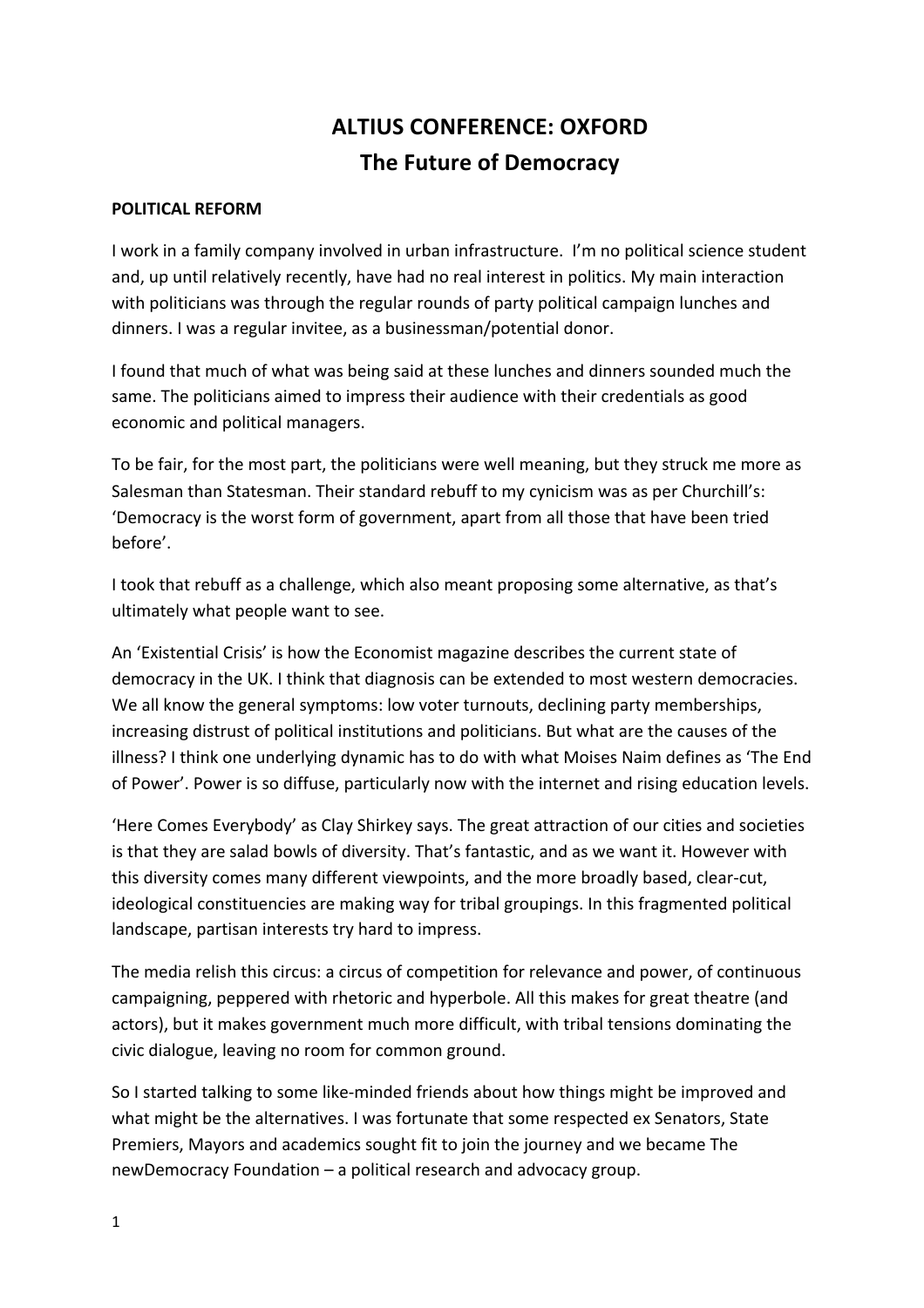Australia has a good track record in political reform. We were the first to legislate for the secret ballot in 1856, and one of the first to introduce the vote for women. And deliberative democracy, one of the most important developments in recent political theory and practice, has a solid base of academics and practitioners in Australia. The work of Professors Lyn Carson and John Drysek became the inspiration for us, and me in particular.

We are, however, alive to the innately conservative nature of what we are dealing with. Government is too important to be treated lightly. And the existing political actors, including the electorate at large, have invested heavily in the existing agonistic framework: a framework universally acknowledged to be '..the worst, apart from all those others tried before'! 

### **CITIZENS' PARLIAMENT PROJECT**

In 2009, we embarked on our big Research Project: Australia's First Citizens' Parliament, modelled on the Canada's Citizens' Assembly experience. In our case, 150 Australians were randomly selected and convened, all expenses paid, to discuss how Australia's system of Government could be improved. It was a big project, involving over 100 organisers and volunteer facilitators: equally funded by a Federal Government Research Grant and The newDemocracy Foundation. 

We wanted to know how the public might consider improving our system of government.

8000 invitations to participate were sent out across the country to addressees selected at random in each of the Federal electorates, with 3000 responses received in return. Of those 3000, 150 were selected, at random again, to constitute the final Jury. The citizens firstly met a few times in regional areas and then discussed on-line and finally convened at Canberra's old Parliament House for 4 days of facilitated deliberation. Here's a short video of that project:

This project revealed two things to me: that ordinary people, when they come together to deliberate in the right forum, are extraordinary: they are tolerant and intelligent. The second thing is that that there is an untapped desire in each and every one of us to be involved in politics. Empowering people to participate in politics was a consistent theme. People want to be in charge of their destinies. It's as Aristotle said, 'People are political animals'. People need people; we want to relate to each other; we want to play and work together and we want to have a say in all of this and how it might be organised.

#### **CITIZEN JURIES**

Since that first project, we have been involved in some six of these Citizens' Juries, for local and State governments, across Australia. Last week I was down in Melbourne with my wife and daughter to assist in launching the first Citizens' Jury there for that City. It's an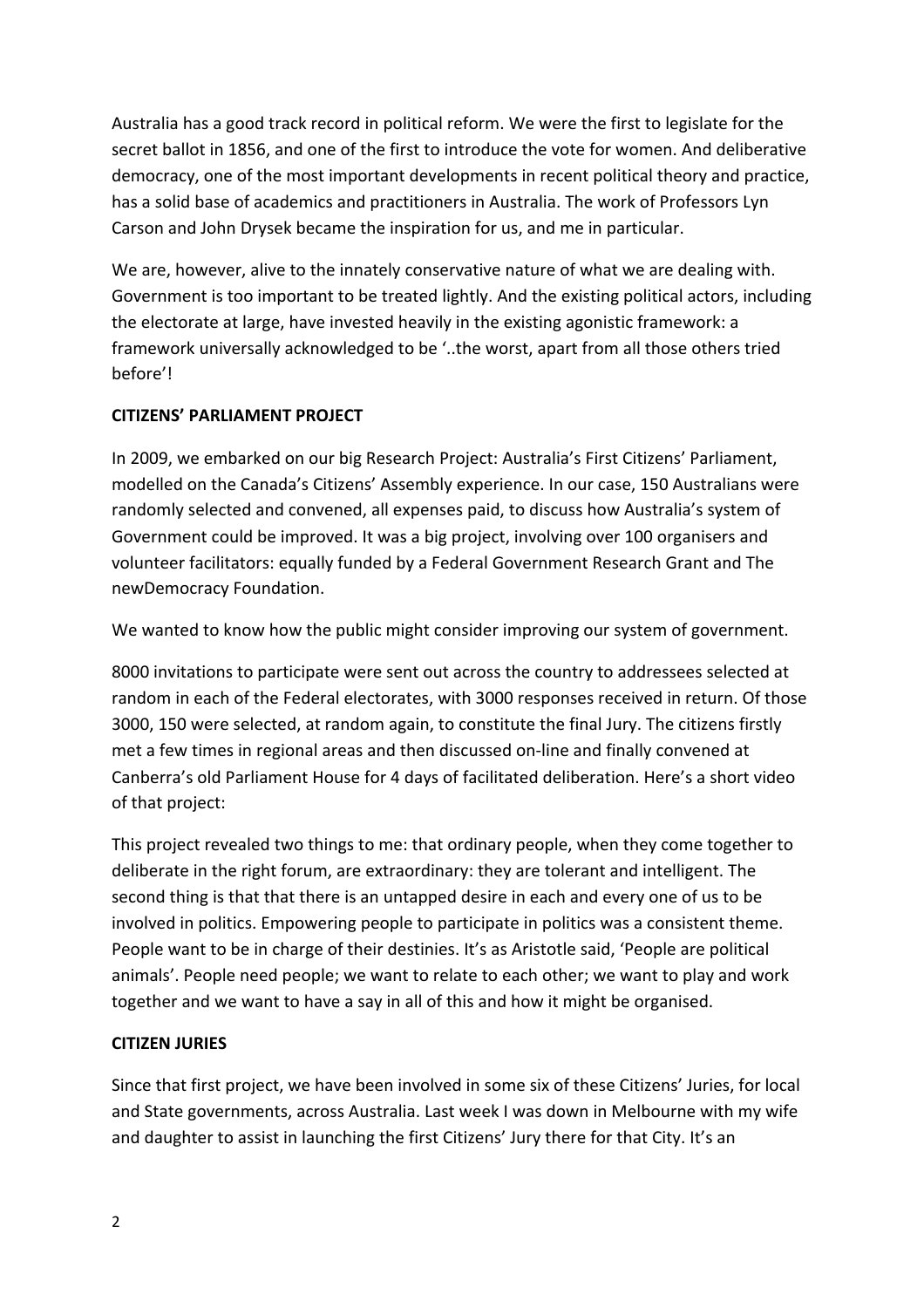ambitious project where the City is asking a People's Panel (as they're calling it) to deliberate on the city's \$4bn spend over the next ten years.

In 2012, the Premier of South Australia asked us to convene a Citizens' Jury to discuss the Government's concern with the CBD nightlife culture. (We were then asked to do a similar one for Sydney last year). Here's a short video clip of the Adelaide process.

There are general criticisms of the institution of the Jury itself. These criticisms revolve around two basic contentions: firstly that Juries are inexpert and tend to the lowest common denominator, and secondly Juries get swayed by dominant Jurors. Most of the evidence, and our direct experience with Juries, does not accord with these contentions. The actual judicial evidence in Australia suggests Jury decisions are invariably supported by the case Judges.

Jim Spigelman, one of the Chief Justices in Australia, defines the Jury as 'a profoundly ... egalitarian institution'. He goes on to say: 'Selection by lot has two distinct advantages: Firstly, it operates on the principle that all persons to be selected are fundamentally equal. Secondly, selection by lot prevents corruption of the system.'

There is also a body of research highlighting that diversity, rather than narrow expertise, is the particular strength of the Jury, imparting the institution with multifarious, collective intelligence.

## **HISTORY OF DEMOCRACY**

[UK PARLIAMENT foto]

We keep asking ourselves - and others - what is democracy?

Here's the so-called mother of all Parliaments. Seen here speaking is William Pitt the Junior, as Prime Minister, addressing the House of Commons in 1785. At the same time, Jefferson called his Congress a 'natural aristocracy', because there were no titled gentry. Nevertheless, like its British cousin, it was comprised exclusively of rich white men. The term Democracy was shunned as it referred to the Greek model, based on the jury, which included both rich and poor, with virtually no election contests.

In choosing to model their Republic on the British one, the Americans thereby consigned the original model to history. To add insult to injury, today everyone has appropriated the word for themselves, further entrenching the misunderstanding of what democracy means.

## [BOULE foto]

in 508 BC, when the Athenians brought to an end centuries of tyrannical bloodshed, they invented the most inclusive form of government.

Supreme authority was placed in the hands of the people, by random selection.